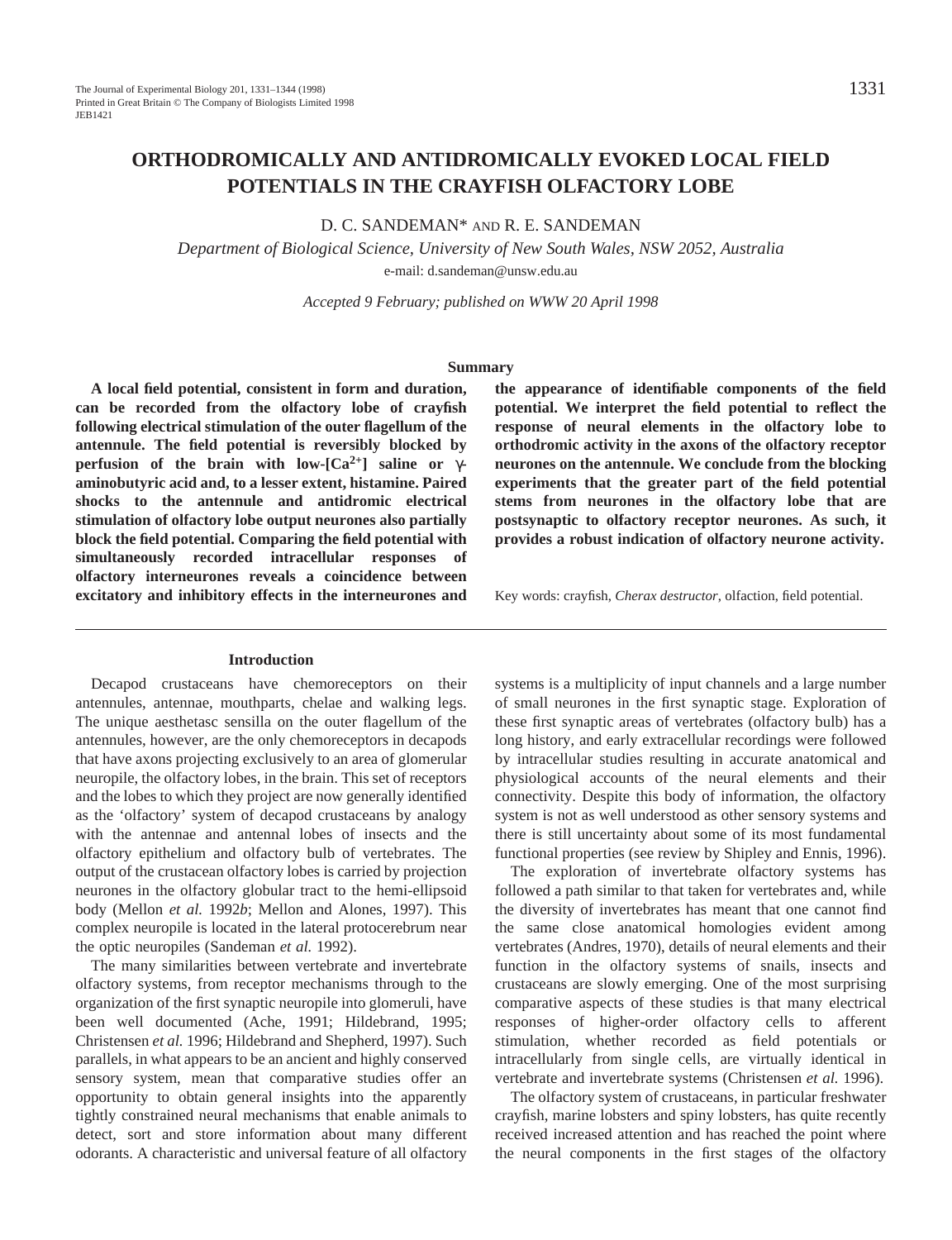pathway are known both anatomically and, in some cases, physiologically (Sandeman and Luff, 1973; Mellon *et al.* 1992*a*; Mellon and Alones, 1993; Sandeman and Sandeman, 1994; Wachowiak and Ache, 1994; Sandeman *et al.* 1995*b*; Gomez and Atema, 1996*a*,*b*; Wachowiak *et al.* 1996, 1997).

Like all other olfactory systems, the afferent and central pathways of the crustaceans involve large numbers of small neurones that present the investigator not only with certain technical difficulties in terms of obtaining electrical recordings from such small elements without destroying them, but also in drawing conclusions about how the system works from the responses of one element among many thousands. This difficulty can be overcome by recording from a large number of single neurones, but there are approximately 200 000 projection neurones in the olfactory lobe of a specimen of *Cherax destructor* with a carapace length of 6 cm, making the gathering of a representative sample a challenging task. A solution to this dilemma is to record the field potential generated by large numbers of neurones in the hope that, although such field potentials will not provide the precision of recording from the individual neurones, they can provide an overview of those neurones acting in concert that will not be seen at the level of the single cell. Studies of local field potentials in the olfactory systems of snails and insects have provided valuable insights and were instrumental in revealing that populations of olfactory neurones oscillate in synchrony following the application of odours to the chemoreceptors, a feature that may lie at the very core of the neural coding of odorants (Gelperin *et al.* 1996; Laurent, 1996).

We have found that orthodromic electrical stimulation of the outer flagellum of the crayfish antennule results in a large local field potential (LFP) in the olfactory lobe which is of relatively long duration and consistent in form. Field potentials in the olfactory lobe can also be evoked by antidromic stimulation of output projection neurones in the olfactory globular tract. Antidromic stimulation transiently inhibits orthodromic LFPs, suggesting the presence of a recurrent inhibitory pathway. In this report, we describe the nature of the field potentials and their correlation with simultaneously recorded intracellular responses from olfactory interneurones. We have also explored the effect on the field potentials of perfusing the brain with saline containing γ-aminobutyric acid (GABA), histamine, picrotoxin and cimetidine because particular areas of the crayfish olfactory lobe label strongly in response to antibodies to GABA and histamine. We conclude that the orthodromic field potential is a robust measure of olfactory activity and a useful tool in the study of olfactory processing in crayfish.

## **Materials and methods**

An Australian freshwater crayfish, *Cherax destructor* (Clark), was used in this study. Animals were taken from ponds near Sydney, kept in aquaria in the laboratory and fed on carrot and ground beef. Experiments were performed on a semiisolated, antennule–brain preparation, in which the cor frontale, situated immediately anterior to the brain, and the lateral blood vessel to one antennule were cannulated and perfused with cold  $(16-18\degree C)$  saline (see below) from a common supply line (Fig. 1A). The brain cannula was secured in the lumen of the cor frontale with a ligature, whereas the lateral cannula lay free in the lumen of the dilated vessel to provide a pressure shunt. Saline flowed through the preparation at 60 ml h<sup>−</sup>1. The preparation provided access to the dorsal surface of the brain while keeping the eyes, antennules and antennae intact. The oesophageal connectives were severed. Neuronal responses to illumination of the eyes, to electrical or chemical stimulation of the antennules and to touching the antennae were stable in such preparations for at least 8 h.

## *Physiology*

Electrical stimuli were applied to the distal third of the external flagellum of the antennule (orthodromic) through two silver wires on which the flagellum rested (Fig. 1A) and through a glass suction electrode applied to the exposed olfactory globular tract (antidromic) in the protocerebral commissure on the contralateral side of the brain (Fig. 1B). Stimulation of the intact antennular flagellum, instead of exposing the olfactory nerve that lies within it, has the disadvantage of requiring much stronger currents to evoke potentials in the olfactory lobe. This was offset by the convenience of the method and by the lack of damage to the olfactory nerve. The need for high-intensity single-pulse stimulation was circumvented by applying a volley consisting of a pair of lower intensity 1 ms pulses, 10 ms apart. The olfactory globular tract stimulation was effective only when the cleaned tip of the suction electrode (diameter approximately 30 µm) rested firmly on the exposed surface of the tract. Small lateral displacements of the electrode tip or the presence of glial tissue between the electrode tip and the tract were enough to prevent the stimulus from reaching and activating the tract. Single pulses of 0.1 ms duration were applied to the olfactory globular tract.

LFP recordings were made with saline-filled, glass patch electrodes with an internal tip diameter of 3–5 µm and a resistance in saline (see below) of approximately  $1 M\Omega$ . The electrodes were coupled to a WPI DAM80 preamplifier with the high- and low-pass filter set to select a bandwidth from  $0.1$  Hz to  $1$  kHz.

LFPs recorded between a monopolar focal electrode in a localised region of neuropile and a reference (ground) electrode outside the neuropile reflect the sum of all currents that flow between the tissue in the vicinity of the electrode tip and the reference electrode. Currents flowing in opposite directions, for example, could partially or entirely cancel one another out and perhaps go undetected. Details of the potentials that are recorded depend on the nature of the neural tissue and the placement of the recording and reference electrodes (Rall and Shepherd, 1968; Hubbard *et al.* 1969; Galik and Conway, 1997), parameters that are often not simple to define or control in complex neuropile.

The heterogeneity of the crayfish olfactory lobes required us to take steps to standardise our recording procedure.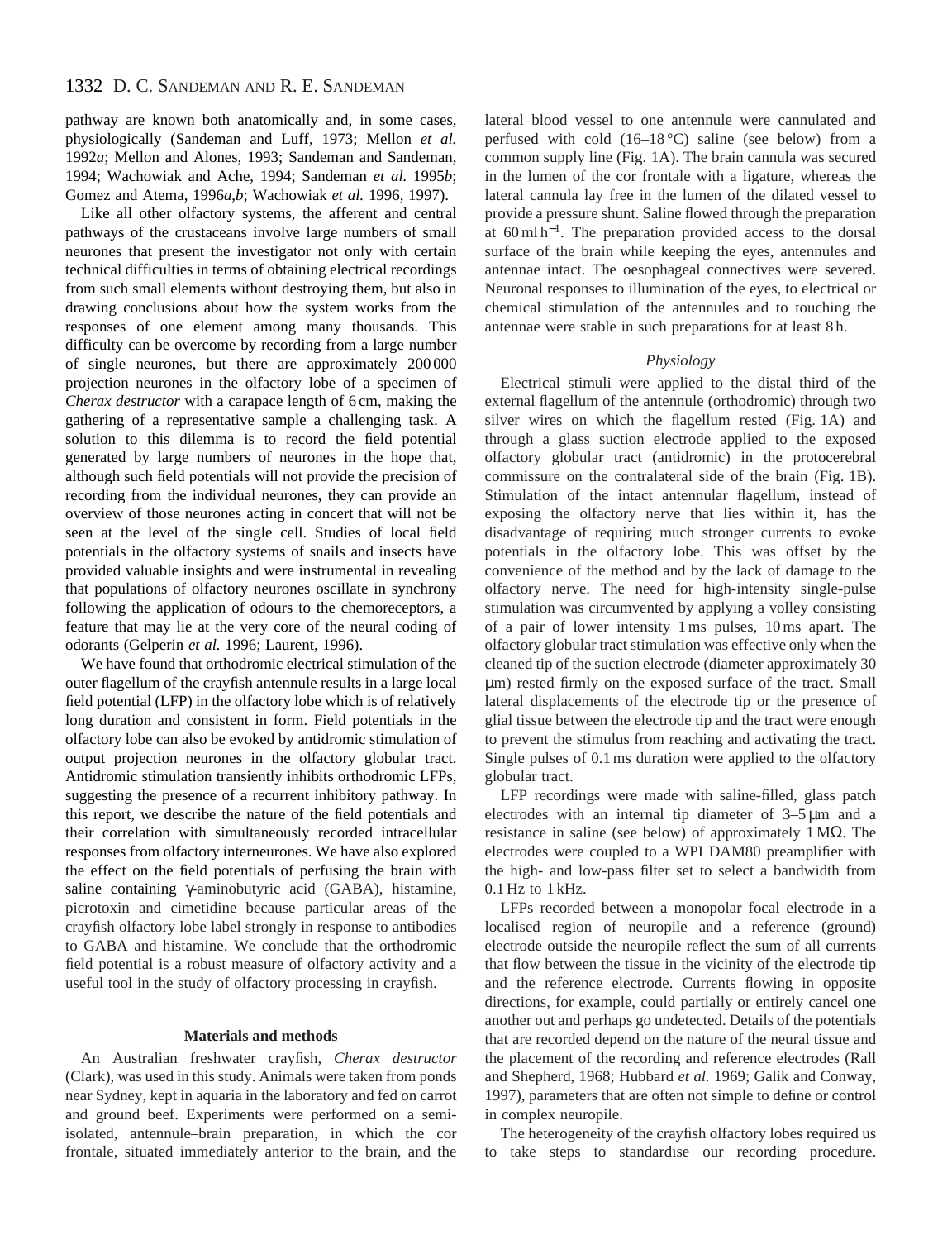

Fig. 1. (A) The isolated head preparation of *Cherax destructor* showing perfusion cannulae in the median artery of the brain and in the lateral anterior artery on the left side of the cephalothorax. The rostrum of the animal points away from the viewer (into the page), dorsal is to the top of the page and the ventral floor of the cephalothorax is fastened in the clamp. Neuroactive substances (drugs) were introduced along the sidearm through the T-junction, from where they were carried with the perfusing saline (arrows) into the median artery of the brain. Electrical stimuli were delivered to the outer flagellum of the left antennule through the two silver wires supporting it. (B) Dorsal view of the crayfish brain showing areas exposed in the isolated brain preparation. The sheath was removed over the olfactory (OL) and accessory (AL) lobes on the left side of the brain to allow local field potentials to be recorded with a glass patch electrode (EF) in the olfactory lobe and intracellular responses (IC) to be recorded with a glass microelectrode from the cell bodies of the interneurones in cell cluster 11. Removal of the sheath over the protocerebral tract on the right side of the brain provides access to the olfactory globular tract, which was stimulated with a glass suction electrode (OG).

Accordingly, our recording electrodes were all chosen to have very nearly the same tip diameters and were placed as nearly as possible at the same depth and in the same area of the olfactory lobe in all preparations. The reference electrode was always in the same position in the bathing solution near the surface of the olfactory lobe. Stimuli were applied at intervals of 20–30 s to exclude changes in the LFP amplitude due to fatigue or habituation. When such precautions were taken, the recorded LFPs repeatedly exhibited identifiable details.

Intracellular recordings from the cell somata of type III olfactory interneurones were made with KCl-filled  $(3 \text{ mol} 1^{-1})$ microelectrodes with a resistance of approximately  $80 \text{ M}\Omega$ . All recordings were digitised and stored on magnetic tape (DTR-1802, Biologic Instruments, France) and later analysed using a CED1401plus (Cambridge, UK) signal analyser.

## *Application of neuroactive agents*

The effect of neuroactive substances on the LFP was explored by introducing these in saline from a microprocessorcontrolled syringe pump (SP100i, WPI Instruments, Sarasota, USA) connected *via* a T-junction to the cannula entering the cerebral artery, where it mixed with normal saline before entering the brain (Fig. 1A). The cerebral artery enters the brain on its dorsal side. Its main trunk passes through the brain to the ventral side, where it divides into two large lateral branches extending directly to capillary networks permeating the olfactory and accessory lobes. Substances introduced into the cerebral artery are therefore brought rapidly into close association with all areas of the brain including the olfactory and accessory lobes.

A slight increase in flow rate in the perfusion cannulae was an inevitable consequence of injection of the neuroactive substances, but controls in which normal saline was used produced no observable effect. The lateral cannula also provided a release for pressure build-up in the medial cannula.

A disadvantage of this method is that it is not possible to assess accurately concentrations of neuroactive substance reaching the tissues, and we found that preparations varied in their individual sensitivity to applied agents. A source of this variation may lie in the architecture of the blood system: there are three large blood vessels that extend from the cor frontale, two of which go to the eyes. Tests with food dyes showed that, while a proportion of the perfusion fluid in the cor frontale always reaches the olfactory lobes, it also escapes to the eyes through small blood vessels, to the muscles of the gastric mill and from the median part of the brain when this was desheathed to gain electrode access to the olfactory lobe and olfactory globular tract. All of these factors could have contributed to the variability in sensitivity to applied agents that we found in different preparations.

Given the difficulty of controlling the above variables, we adopted a procedure in which the perfusion syringe always contained the neuroactive agent made up in saline to a concentration of 3 mmol l<sup>−</sup>1. The quantity and rate at which the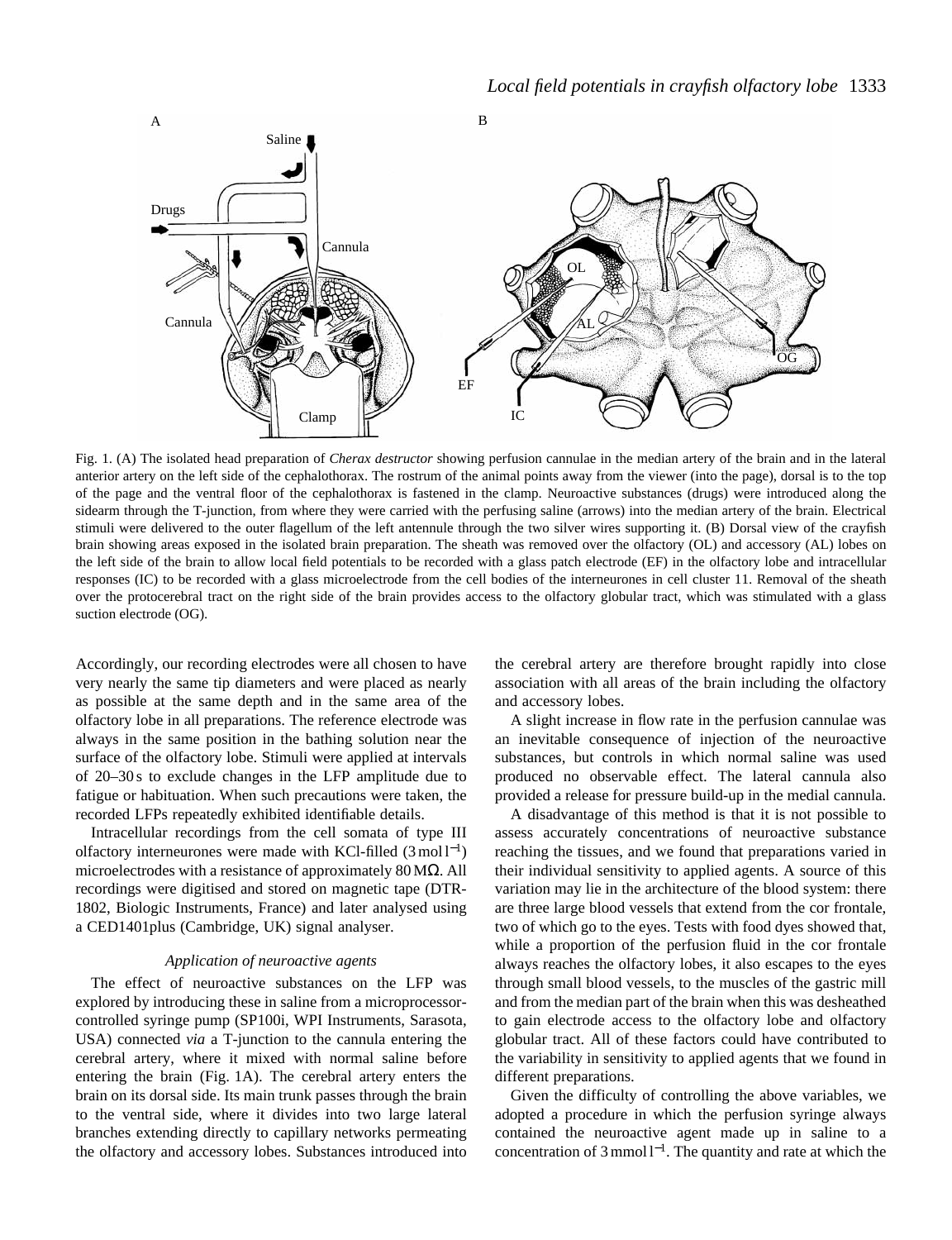## 1334 D. C. SANDEMAN AND R. E. SANDEMAN

agent was added to the median perfusion cannula were slowly increased until an effect was observed, and then further increased to test that the effect was dose-dependent. Wash-out and injection of saline controls from the syringe were always carried out after the administration of agents, and any preparation that exhibited irreversible change was immediately abandoned. Given the flow rates of the normal saline and added agents, and assuming complete mixing of agent and saline, estimates were made of the concentrations of agents that arrived at the entrance to the brain blood system. These never exceeded  $150 \mu \text{mol}^{-1}$  and were usually effective at concentrations from 40 to  $100 \,\mathrm{\mu mol}$  l<sup>-1</sup>.

#### *Salines and neuroactive substances*

Normal saline contained 12 g of NaCl, 0.4 g of KCl, 1.5 g of  $CaCl<sub>2</sub>2H<sub>2</sub>O$ , 0.25 g of MgCl<sub>2</sub>·6H<sub>2</sub>O and 0.2 g of NaHCO<sub>3</sub> in 1 l of reverse-osmosis-treated water.

 $Ca<sup>2+</sup>$ -free saline was prepared from normal saline from which the CaCl2 was omitted. To preserve osmolarity, the quantity of NaCl was raised to 14.1 g l<sup>-1</sup> (Weast and Astle, 1983).

All neuroactive substances, GABA (γ-amino-*n*-butyric acid, C<sub>4</sub>H<sub>9</sub>NO<sub>2</sub>), histamine (C<sub>5</sub>H<sub>9</sub>N<sub>3</sub>·2HCl), picrotoxin (C<sub>30</sub>H<sub>34</sub>O<sub>13</sub>) and cimetidine  $(C_{10}H_{16}N_6S)$ , were obtained from Sigma Chemicals, St Louis, USA.

## **Results**

## *Anatomical organisation of the olfactory lobe*

The anatomy of the olfactory system of *Cherax destructor* has been described in previous publications (Sandeman and Luff, 1973; Mellon *et al.* 1992*b*; Sandeman and Sandeman, 1994; Sandeman *et al.* 1992, 1995*a*,*b*) and we limit ourselves here to those aspects that are relevant to the present study. Like other decapod crustaceans, olfactory receptor neurones in *C. destructor* are collected into special aesthetasc sensilla found only on the external ramus of the antennule. Axons from these receptors project exclusively to the spherical olfactory lobes in the brain. The olfactory lobes in *C. destructor* contain approximately 250 column-like glomeruli radiating out from the centre of the lobe, and the afferent axons enter these from the periphery and extend down their entire length (Sandeman and Sandeman, 1994) like those in other crayfish (Mellon and Alones, 1993).

The output of the olfactory lobes is *via* a fine-fibred tract, the olfactory globular tract. Axons in the olfactory globular tract from olfactory lobes on each side of the brain meet in a chiasm in the centre of the brain where some branch to both hemi-ellipsoid bodies in the protocerebrum. No axons have been seen to cross between the two olfactory lobes. A small neuropile, the olfactory globular tract neuropile, lies embedded in the axons of the olfactory globular tract near where it exits from the olfactory and accessory lobes. The large dorsal giant 5-hydroxytryptamine-immunoreactive (5HT-IR) neurone receives inputs from elements in this neuropile, which may link it to the olfactory system (Sandeman and Sandeman, 1994; Sandeman *et al.* 1995*b*).

Central neurones with their cell bodies in three separate clusters are associated with the olfactory lobe. These consist of two groups of local neurones with their somata located in two clusters (9 and 11), which lie medial to the olfactory lobe, and the projection, or output, neurones with somata in a large cluster lateral to the olfactory lobe (cluster 10) (Sandeman *et al.* 1992). There are approximately 70 000 local interneurones in cluster 9 and approximately 110 000 projection neurones in cluster 10 in *C. destructor* individuals that have a carapace length of 4 cm. Cell somata of projection neurones and local neurones in cluster 9 are characteristically small (10–15 µm in diameter), have nuclei that almost entirely fill the cell somata and have been referred to as 'globuli' cells (Hanström, 1925). Cell somata in cluster 11 range in diameter from 20 to  $50 \mu m$ with the exception of the dorsal giant neurone, a unique 5HT-IR cell (Sandeman *et al.* 1992; Sandeman and Sandeman, 1994) that has a cell body  $80-100 \,\mu m$  in diameter.

## *Orthodromic local field potentials*

An extracellular recording electrode driven into the olfactory lobe in the absence of any stimulus to the antennule detects different kinds of activity at different levels. At the surface of the lobe, the electrode tip met mild resistance, presumably from a layer of glial cells and afferent axons. Advancing the electrode resulted in a large transient potential, probably associated with the electrode tip breaking through a glial cell layer and giving an immediate increase in the level of the recorded activity. Occasionally, single units were detected, but more usually the activity consisted of a compound mixture of slow and fast potentials. Advancing the tip further into the lobe was accompanied by a decrease in the level of baseline activity and sometimes by the presence of unitary action potentials. Depth measurements showed that electrode tips recording this level of activity lay 100–150 µm from the surface of the lobe, suggesting that they were at or close to the bases of the glomeruli.

In the initial stages of the investigation we sought some confirmation that the electrical activity in the lobe had some relevance to chemoreception and the antennule. We positioned an electrode so that the tip was 100–150µm deep in the lobe, and irrigated the antennule with a Pasteur pipette containing first water and then a solution of fish food. Although qualitative and not pursued further, the test showed that an increase in electrical activity accompanied the presentation of fish food that did not occur when the antennule was flushed with water (Fig. 2). This result was reassuring, interesting and is worth further investigation, but the long duration and extreme complexity of the response made it unsuitable for the task in hand.

Electrically stimulating the outer flagellum of the antennule results in a complex local field potential (LFP) that can be detected with a recording electrode located approximately  $50-150 \mu m$  from the surface of the lobe on the same side of the brain as the stimulated antennule. No LFP can be evoked by stimulating the internal branch of the antennule on the same side, nor by stimulating any of the other appendages of the head, ipsilateral or contralateral.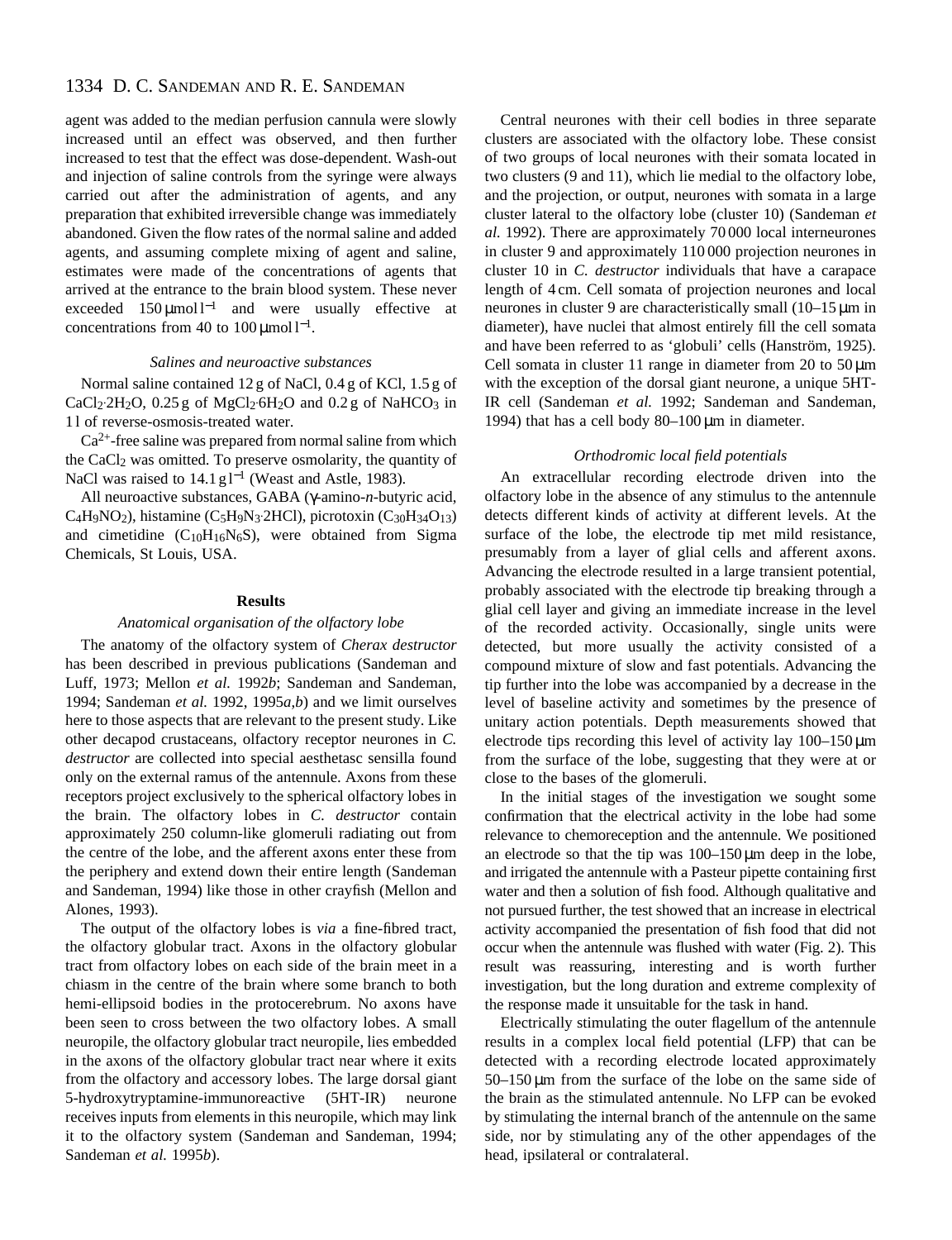

Fig. 2. Extracellular recordings from the olfactory lobe during irrigation of the external flagellum of the ipsilateral antennule first with water, which produces small spike-like potentials, and then with a solution of goldfish food, which produces larger compound potentials. The bar indicates the approximate duration of antennular irrigation.

The LFP increases in amplitude with an increase in stimulus intensity, eventually reaching a maximal amplitude beyond which an increase in stimulus intensity had no further effect (Fig. 3A). Application of such a supramaximal stimulus more frequently than once every 10–15 s led to a gradual decrease in the amplitude of the LFP, which then recovered its full amplitude after a few minutes' rest.

A fully developed LFP contains three broad 'components' (Fig. 3B,C) which change in polarity and amplitude depending on the electrode position in the lobe. In order to control for these variables, the electrodes were always positioned at a depth of 100–150 µm from the surface of the lobe, and stimulus strength was increased until supramaximal. Under these conditions, the LFP exhibited a form, although not necessarily an amplitude, that was consistent from one preparation to the next (*N*=53).

We have numbered the three components according to their appearance in an LFP produced by a supramaximal stimulus (Fig. 3C). Component 1 is positive-going and appears 50–70 ms after the stimulus to the antennules. It increases in size with an increase in stimulus amplitude and often exhibits inflections on the rising phase. Component 2 is large and negative-going. Its development with increasing stimulus intensities was more abrupt than that of component 1 (see fourth trace from the top in Fig. 3A). Component 3 is negativegoing, slow and of long duration. It is often separated from component 2 by a small negative-going inflection, followed by a slow positive-going phase that may last up to 1.5 s after the stimulus. Component 3 sometimes terminates in an abrupt negative inflection (Figs 3A, 4A) and the resumption of the ongoing activity of the preparation, which was reduced during the entire evoked response. Component 3 has a lower threshold to stimulation than component 2.

A marked difference in LFP amplitude was often a feature of different preparations. We have no good explanation for this phenomenon. Adjustment of electrode depth, while producing the usual changes in form, neither increases the amplitude of 'poor' preparations nor decreases that of 'good' preparations. Overzealous aspiration of glial cells from the surface of the olfactory lobe during initial preparation sometimes resulted in a significant attenuation of the amplitude, but not shape, of the



Fig. 3. The local field potential (LFP) in the olfactory lobe that results from electrical stimulation of the external flagellum of the ipsilateral antennule. (A) A gradual increase in the intensity of the stimulus to the antennule (from top trace down) leads to an increase in the amplitude of the LFP and the appearance of the different components. (B) The LFP from a different preparation displayed with a faster time base. (C) The average of 21 responses from the preparation in B. The three components of the LFP that can be consistently recognised are indicated by arrows 1–3. The duration of the LFP in response to a supramaximal stimulus is always between 1.5 and 2 s.

LFP, implying that one requirement for the appearance of a large LFP is a reasonably high resistance across the glomerular layer separating the electrode tip from the reference electrode in the fluid outside the lobe. Aspiration may damage the dense layer of afferent axons that spread over the surface of the lobe and lead to a reduction in the LFP. The size of the animals,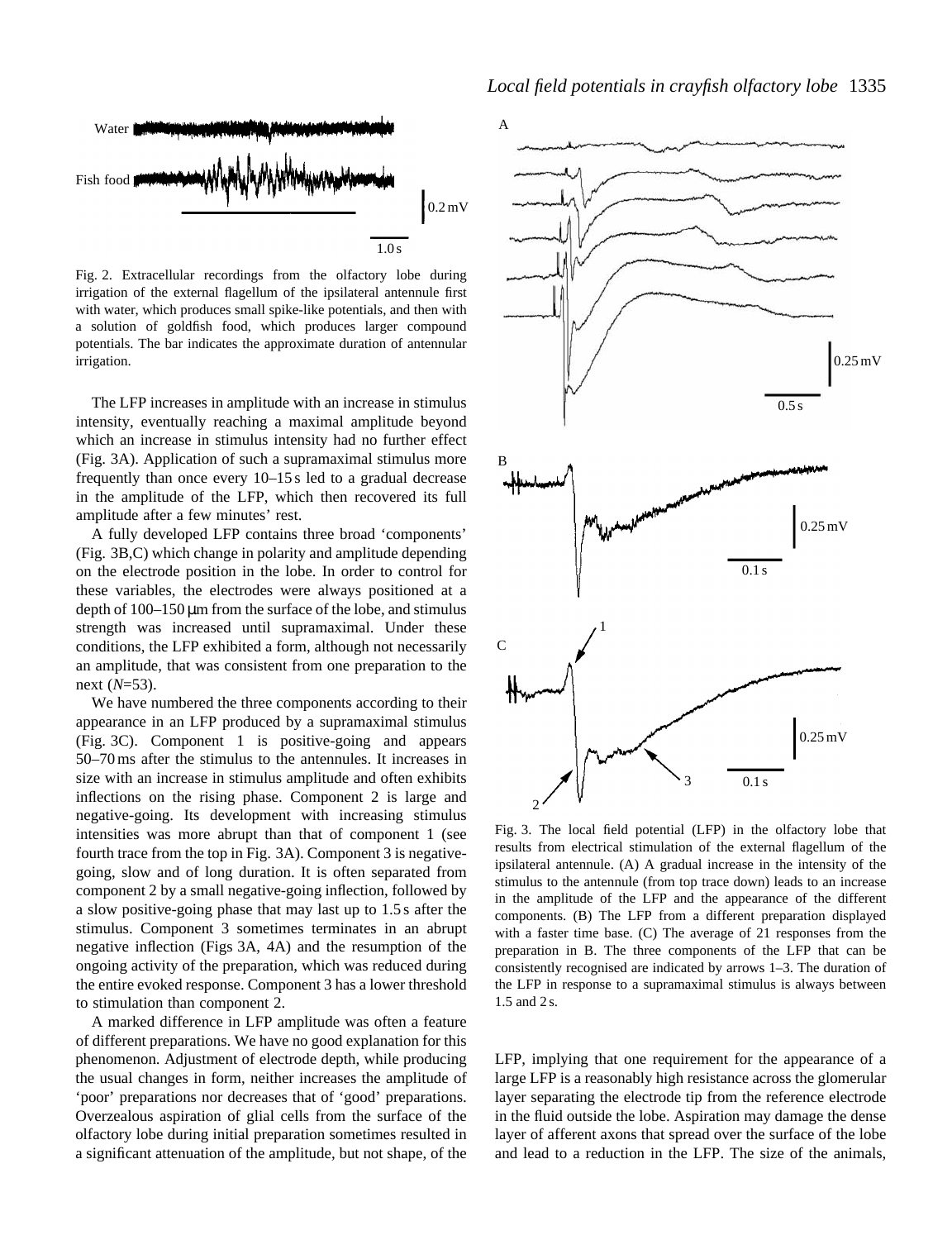

Fig. 4. Perfusion of low- $Ca^{2+}$ ] saline into the brain first reduces the amplitude of component 2 and the duration of component 3 of the local field potential (A,B). Both components are then abolished, leaving a positive-going component 1 (C) which, although reduced in amplitude, persists with continued perfusion (D). Each trace is separated from the next by 20 s.

and therefore the thickness of the antennular cuticle surrounding the olfactory nerve, also appeared to be a factor that influenced LFP amplitude. For this reason, we limited ourselves to animals with a carapace length of between 45 and 50 mm for all experiments.

Oscillatory potentials follow antennular stimulation in some preparations. Most often, oscillations occurred at submaximal stimulation of the antennule and were less pronounced with supramaximal stimulation. Oscillations were almost always present in preparations that had been treated with picrotoxin (see below).

#### *Pre- and postsynaptic components of local field potentials*

If the orthodromic LFP in the olfactory lobe is a reflection of all the neural elements that are activated by the olfactory receptor neurones, blocking synaptic transmission with low-  $[Ca^{2+}]$  saline should remove the contribution to the LFP of the postsynaptic elements. To do this experiment,  $Ca^{2+}$ -free saline was introduced with the normal saline into the brain to produce a final concentration of approximately half the normal value. The result was an immediate reduction in the amplitude of component 2 and in the duration of component 3 (Fig. 4A,B),



Fig. 5. Extracellular recordings from the antennular nerve bundle ventral to the olfactory lobe (upper trace in each pair) and the local field potential (LFP) (lower trace in each pair). (A) The stimulus to the antennule was just above threshold for the generation of a compound action potential, resulting in the appearance of component 3 of the LFP. (B) Components 1 and 3 of the LFP appear after a submaximal stimulus. (C) For supramaximal stimuli, the three components of the LFP are present. The compound potential precedes the peak of component 1. Inflections in the recording of the compound action potential are probably from the larger and more rapidly conducting axons of mechanoreceptors on the external flagellum.

followed by the abolition of both after about 40s with continued perfusion (Fig. 4C,D). Component 1 was reduced in amplitude but persisted, suggesting that it represents, at least in part, activity in afferent terminals. The LFP was fully restored after re-perfusion with normal saline.

To test whether component 1 reflected activity in the afferent terminals in the lobe, we placed a second extracellular recording electrode ventral and medial to the olfactory lobe where the fine chemoreceptive axons branch away from the main nerve bundle of the antennule. A compound action potential recorded at this point slightly precedes component 1 of the LFP. Increasing the stimulus intensity from below threshold resulted in a simultaneous increase in the compound action potential and the LFP (Fig. 5A–C). Perfusion of the brain with low- $[Ca^{2+}]$  saline resulted in the abolition of components 2 and 3 as before, but both a portion of component 1 and the compound action potential persisted (Fig. 6A–C). Washing out with normal saline restored the LFP to its former shape and size (Fig. 6D–F). The compound action potential changed very little during the experiment, but the collapse and recovery of the LFP show that the strongly negative-going part of component 2 is masking a positive component that rides on the falling phase of component 1 (Fig. 6B,E).

Low- $[Ca^{2+}]$  saline also reduced ongoing activity in the lobe, which returned after replacement of the low- $[Ca^{2+}]$  saline with normal saline. Low- $[Ca^{2+}]$  experiments were carried out on eight animals. Simultaneous recordings were made from the afferents in four of these.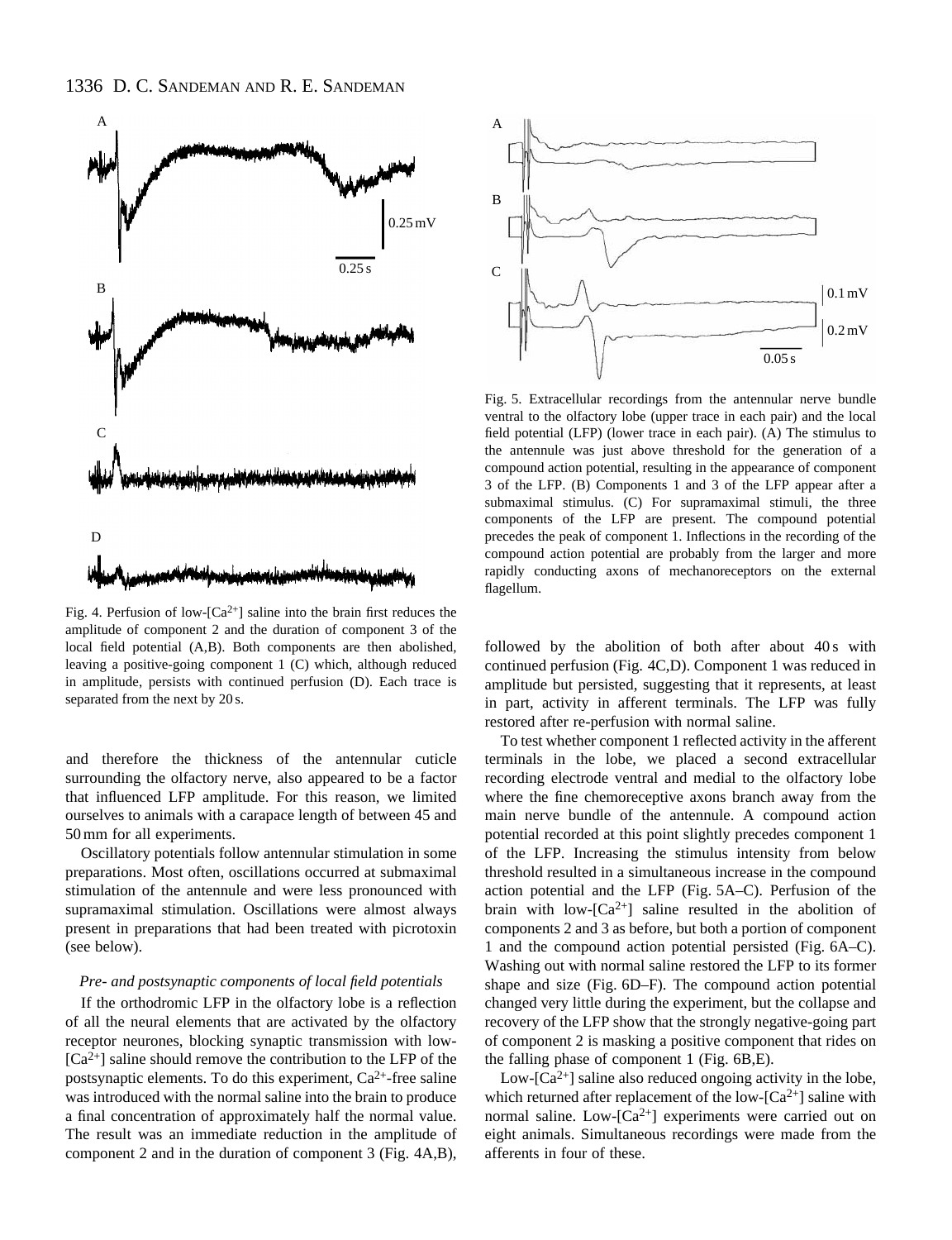

Fig. 6. Extracellular recordings from the antennular nerve bundle ventral to the olfactory lobe (upper trace in each pair) and the local field potential (LFP) (lower trace in each pair) during the perfusion  $(A-C)$  and wash-out  $(D-F)$  of low- $[Ca^{2+}]$  saline. The compound action potential from the afferents does not change in either size or shape during the treatment with low  $[Ca^{2+}]$ , but the LFP is reduced to a single positive-going potential (C,D). The strongly negative-going component 2 is the first to be affected by the low  $[Ca^{2+}]$ , leaving a positive-going component that is usually masked in the supramaximal LFP (B). This is also removed by low  $[Ca^{2+}]$ , but is the first to return on wash-out (E).

## *Antidromic local field potentials*

LFPs produced by stimulation of projection neurone axons in the olfactory globular tract were recorded from the same depth in the olfactory lobe from which the orthodromic LFPs had been recorded. A single stimulus to the exposed surface of the olfactory globular tract in the contralateral protocerebral tract (Fig. 1B) results in a predominantly negative-going, biphasic LFP of short duration in the olfactory lobe. Stimulation of the axon bundles lying on either side of the olfactory globular tract did not produce an LFP in the olfactory lobe.

## *Local field potentials in crayfish olfactory lobe* 1337



Fig. 7. Local field potentials (LFPs) recorded from the olfactory lobe following single electrical stimuli of increasing intensity applied to the exposed surface of the contralateral olfactory globular tract. The top trace shows the lowest intensity. The bottom trace shows supramaximal intensity, beyond which there was no further increase in LFP amplitude with an increase in stimulus intensity.

The amplitude of the LFP was graded, dependent on the intensity of the stimulus applied to the olfactory globular tract (Fig. 7) and could be produced by stimulation of either ipsilateral or contralateral branches of the olfactory globular tract.

In contrast to the complex orthodromic responses, antidromic LFPs appear to consist of one component, although a small inflection on the initial phase could indicate axons of different conduction velocities within the population that contribute to the compound potential. We estimated the conduction velocity of the axons mediating the antidromic LFP by measuring the distance between the stimulating and recording electrodes and the time delay between the stimulus and response. Conduction velocities ranged between 0.15 and  $0.25 \text{ m s}^{-1}$ , a result that is in accord with the small diameter of the fibres (less than  $0.2 \mu m$ ) found in the olfactory globular tract. Antidromic LFPs were recorded in 17 preparations.

## *Inhibitory effects of orthodromic and antidromic stimulation*

Depression of ongoing olfactory lobe activity during orthodromic LFPs suggests that a relatively long-lasting inhibition is set in train by antennular stimulation. We tested the effect of this apparent inhibition on a second orthodromic LFP by applying two volleys to the antennule, separating them in time so that the second volley arrived during or after component 3 of the LFP evoked by the first stimulus.

The result of the double-stimulus experiment was that the second antennular stimulus evoked a purely positive-going LFP, implying that an inhibitory pathway had been activated but that this does not inhibit all the neural elements that make up the LFP (Fig. 8A,D). Increasing the interval between the stimulus volleys showed that this effect persisted for more than 5 s (Fig. 8B), and the LFP produced by the second volley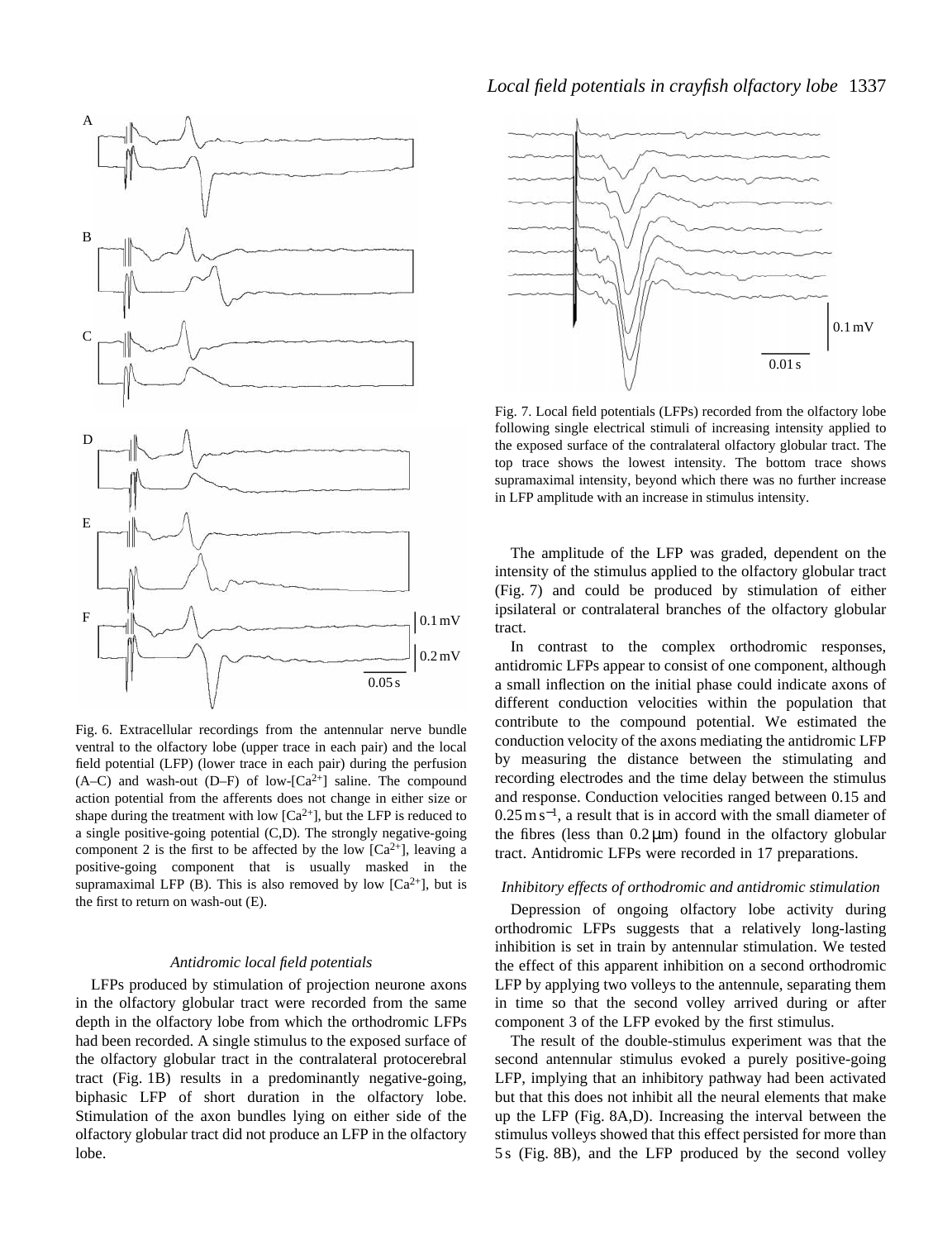

Fig. 8. Stimulus volleys (labelled 1 and 2 in D) delivered to the antennule and separated by a delay, result in a positive-going local field potential (LFP) (arrows) in response to the second stimulus volley (A,D). Increasing the interval between the stimuli allows the LFP in response to the second stimulus to recover its usual form (B,C), although full recovery does not occur until the interval is approximately 10–15 s.

recovered its normal shape only when the two volleys were separated by  $10-15 s$  (Fig. 8C). This phenomenon was examined in six preparations.

Preceding the stimulus to the antennule with a train of antidromic stimuli to the olfactory globular tract reduces the size of the orthodromic LFP. This effect is graded and depends on the intensity of the antidromic stimulus train (Fig. 9). Lowintensity stimulation that produced small antidromic LFPs (Fig. 9A) did not affect the orthodromic LFP. Increasing the antidromic stimulus increased the amplitude of the antidromic LFPs and also the inhibitory effect on the subsequent orthodromic LFP (Fig. 9B,C). The effect of the antidromic stimulation on the orthodromic response was examined in 17 preparations.

## *Orthodromic LFPs and intracellular responses of cluster 11 local neurones*

Some idea of LFP composition may be obtained by comparing it with simultaneously recorded intracellular responses of single olfactory interneurones. The local neurones in clusters 9 and 11 and the projection neurones in cluster 10 are all accessible to intracellular recording. To make



Fig. 9. A train of stimuli to the olfactory globular tract that precedes an orthodromic potential has little effect (A) unless the stimulus intensity is large enough to produce recordable antidromic local field potentials (LFPs). The orthodromic LFP is then reduced in amplitude (B). Increasing the antidromic stimulus intensity further reduces the amplitude of the orthodromic LFP (C). Antidromic stimulation of the olfactory globular tract is indicated by bars beneath the recordings.

recordings from a representative sample of the many thousands of neurones in clusters 9 and 10 was beyond the scope of this study, and we therefore focused our attention on the larger cells in cluster 11.

Cluster 11 contains the cell bodies of two separate groups of neurones, those with axons in the deutocerebral commissure and which constitute the input to the accessory lobes (Sandeman *et al.* 1995*a*) and those that have extensive branches in the olfactory lobes or olfactory lobes and accessory lobes and, to a lesser extent, in more medial areas of the deutocerebrum. Some of these, including the unique and very large dorsal giant neurone, label with antibodies to serotonin (Sandeman and Sandeman, 1994). A number of neurones with their cell bodies in cluster 11 in the crayfish *Procambarus clarkii* respond to electrical and chemical stimulation of the antennules, and three classes of multiglomerular, midbrain olfactory neurones have been characterised physiologically and anatomically (Mellon and Alones, 1995). Cluster 11 in *C. destructor* contains neurones that anatomically resemble the type III neurones of *P. clarkii* and so we use the same terminology for them. The cell body of a type III neurone in *C. destructor* lies close to the dorsal giant and could routinely be visually identified and impaled, providing a convenient single chemosensitive neurone to match against the LFP. Neurobiotin fills of the cell show it to have all its branches confined entirely to the olfactory lobe, where it extends to all glomeruli. The response of this cell in *C. destructor* to either electrical or chemical stimuli (fish food) applied to the antennule consisted of a short burst of action potentials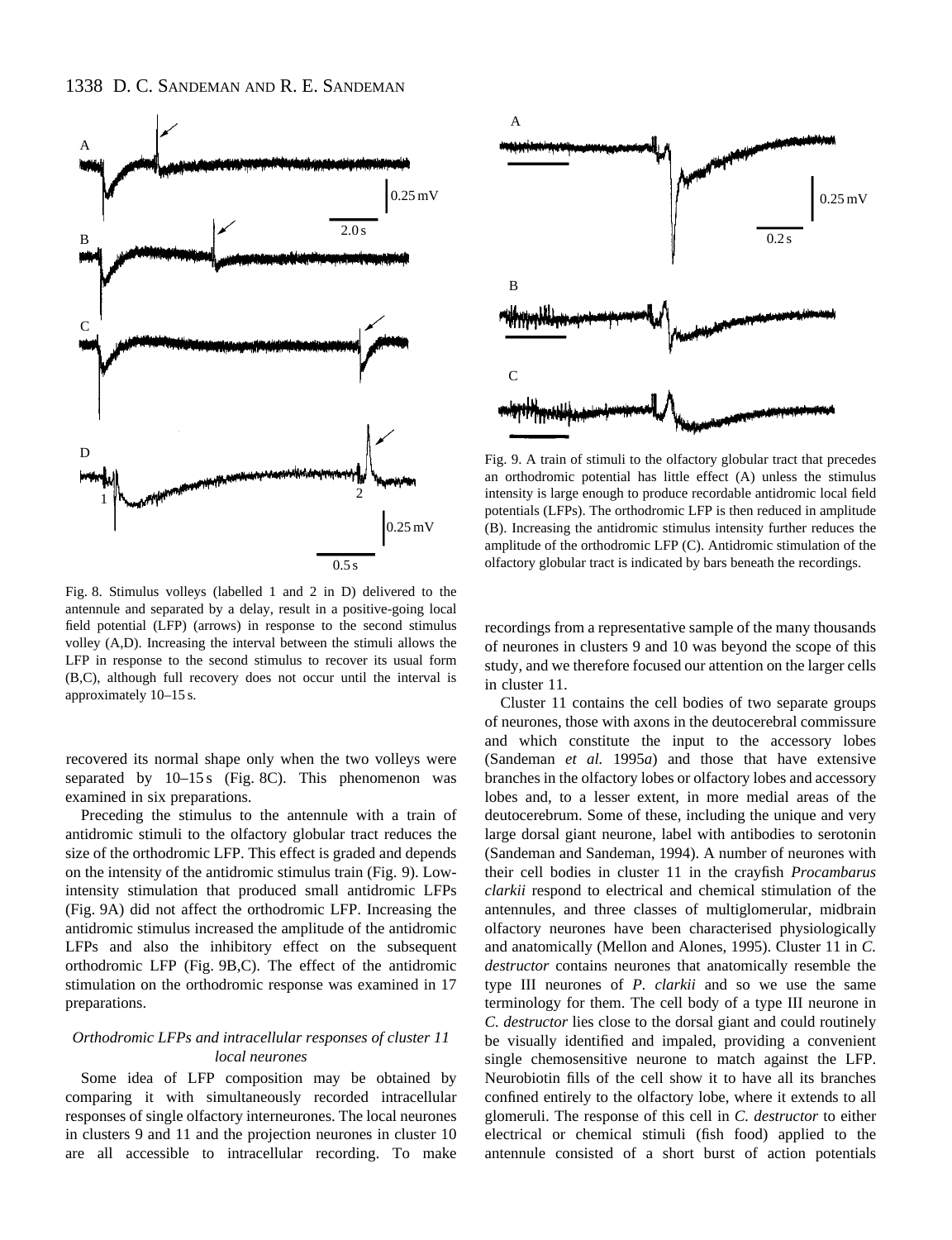

Fig. 10. The responses of a type III olfactory interneurone in cluster 11 to an electrical stimulus to the antennule (A) and to a pulse of fish food introduced into a continuous stream of water which was passing over the antennule (B). In both cases, the neurone responds with an initial burst of impulses followed by a pause and then a second burst. The stimulus marker in A is at the start of the trace. In B it indicates the introduction of the pulse of fish food into the olfactometer; there was a delay before the chemical reached the receptors on the antennule.

followed by a pause and then a second burst of action potentials (Fig. 10).

Simultaneous recordings of orthodromic LFPs and intracellular responses of type III olfactory lobe neurones showed that component 2 of the LFP coincided with the initial burst of action potentials in an olfactory lobe neurone and that component 3 of the orthodromic LFP coincided with the hyperpolarization and cessation of action potentials in the olfactory lobe neurone (Fig. 11A). The LFP is, however, not merely the extracellular expression of the type III olfactory neurone because action potentials in the neurone produced by depolarising it through the recording electrode were not accompanied by a field potential that we could record.

The type III olfactory neurones responded to repetitive stimulation of the olfactory globular tract with a train of action potentials, the frequency of which increased with the intensity of the stimulus. When these preceded an orthodromic stimulus, the orthodromic LFP was reduced, as expected, and was accompanied by a decrease in the number of action potentials in the first burst of the interneurone. Component 3 of the LFP and the hyperpolarization of the type III olfactory neurone were prolonged. (Fig. 11A–D). The LFP and intracellular responses of type III olfactory neurones were compared in six preparations.

# *Pharmacological modulation of the local field potentials*

Immunocytochemical treatment of the brains of *C. destructor* with antibodies raised against GABA has shown



Fig. 11. Intracellular recordings from a type III olfactory interneurone in cluster 11 (upper trace in each pair) and the orthodromic local field potential (LFP) (lower trace in each pair). (A) An electrical stimulus to the antennule produces the characteristic burst, pause, burst of the olfactory lobe interneurone. The initial burst coincides with component 2 of the LFP, and the pause occurs during component 3 of the LFP. (B) Stimulation of the olfactory globular tract with a train of pulses also activates the olfactory lobe interneurone. (C,D) Increasing the stimulus intensity to the olfactory globular tract increases the firing frequency of the olfactory lobe interneurone, but enhances the inhibitory effect that follows the initiation of an LFP. The duration of the stimulus to the olfactory globular tract is indicated by bars beneath the recordings.

that, in common with spiny lobsters (*Panulirus argus*), the cell somata in cluster 9 and the peripheral 'caps' of the glomerular columns label strongly (Orona *et al.* 1990; Sandeman and Sandeman, 1995; Wachowiak and Ache, 1997). The olfactory lobes of crayfish and lobsters also label with antibodies raised against histamine suggesting that, among others, these two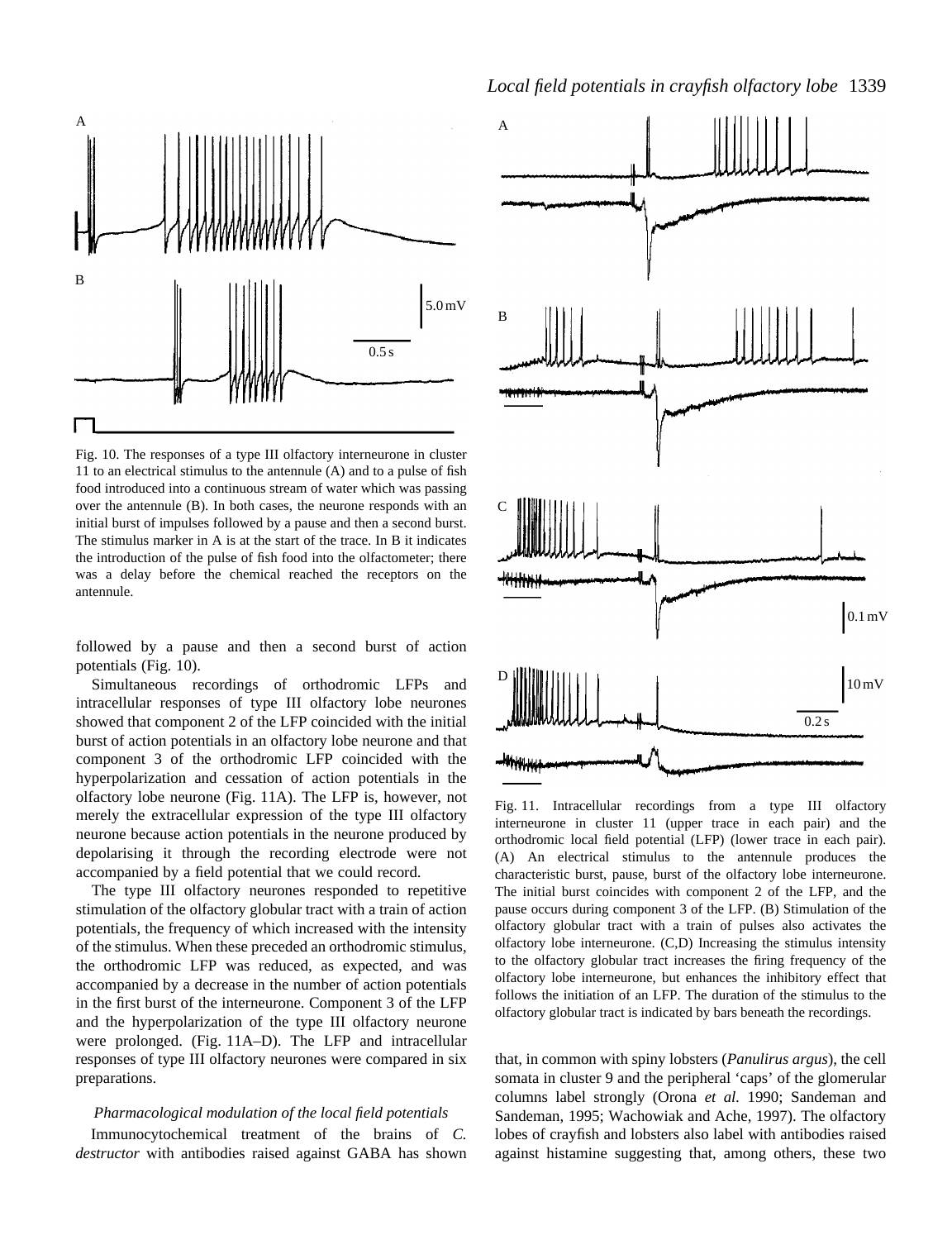

Fig. 12. (A) Two superimposed recordings from a preparation before and during perfusion of γ-aminobutyric acid (GABA) (approximately 50 µmol l<sup>−</sup>1) into the brain show that GABA abolishes the entire orthodromic local field potential (LFP). (B) Two superimposed recordings from a preparation before and during perfusion of histamine (approximately 150 µmol  $l^{-1}$ ) into the brain show that the effect of histamine is similar to that of GABA except that a longlatency negative-going component of the orthodromic LFP persists.

transmitters are involved in the neural processing that is carried out in the lobe (Orona and Ache, 1992; Wachowiak and Ache, 1997). We were interested to test the effect of these transmitters and their blockers on the orthodromic LFP because, for it to be useful as a tool for the exploration of the olfactory process, the LFP should at least show some modulation in response to the application of these substances and their blockers.

An electrical stimulus was applied to the antennule every 20–30 s before, during and after the addition of neuroactive agents to saline perfusing the brain. Action of the agent was judged by changes that occurred in the orthodromic LFP while the agent was included in the perfusate.

The effect of GABA on the orthodromic LFPs in *C. destructor* was unequivocal. At low doses (approximately 50 µmol l<sup>−</sup>1), component 2 was first reduced in amplitude and then removed. Continued perfusion reduced and then abolished components 1 and 3 (Fig. 12A). Recovery from even high doses of GABA (approximately  $150 \mu$ mol l<sup>-1</sup>) was always rapid (often less than 1 min) and complete (GABA; *N*=9).

Perfusion of the *C. destructor* brain with histamine (approximately 150  $\mu$ mol l<sup>-1</sup>) has a complex effect on the orthodromic LFP. Component 2 is initially strongly potentiated in the early stages of the perfusion, but is then reduced and



Fig. 13. A supramaximal stimulus to the antennule produces a normal local field potential (LFP) in the olfactory lobe (A) which is reduced to components 1 and 3 when the stimulus intensity is lowered to submaximal (B). During perfusion of the preparation with picrotoxin (approximately  $100 \mu$ mol l<sup>-1</sup>), the submaximal stimulus produces an LFP which is larger than that obtained with the initial supramaximal electrical stimulus (C). Washing out the picrotoxin restores the response to its previous submaximal level (D).

finally abolished along with component 1, leaving a longerlatency negative-going potential (Fig. 12B). The components reappear in the reverse order after wash-out, component 2 being the last to recover completely. Preparations took longer to recover from histamine, sometimes requiring up to 10 min before they exhibited an LFP with the original amplitude and form (histamine; *N*=6).

As a blocker of Cl<sup>−</sup> channels, picrotoxin has often been used to prevent the action of GABA in invertebrate preparations (Watson and Burrows, 1987). It is therefore to be expected that the LFP would increase in size in the presence of picrotoxin if GABA were acting as an inhibitor. Perfusion of the brain with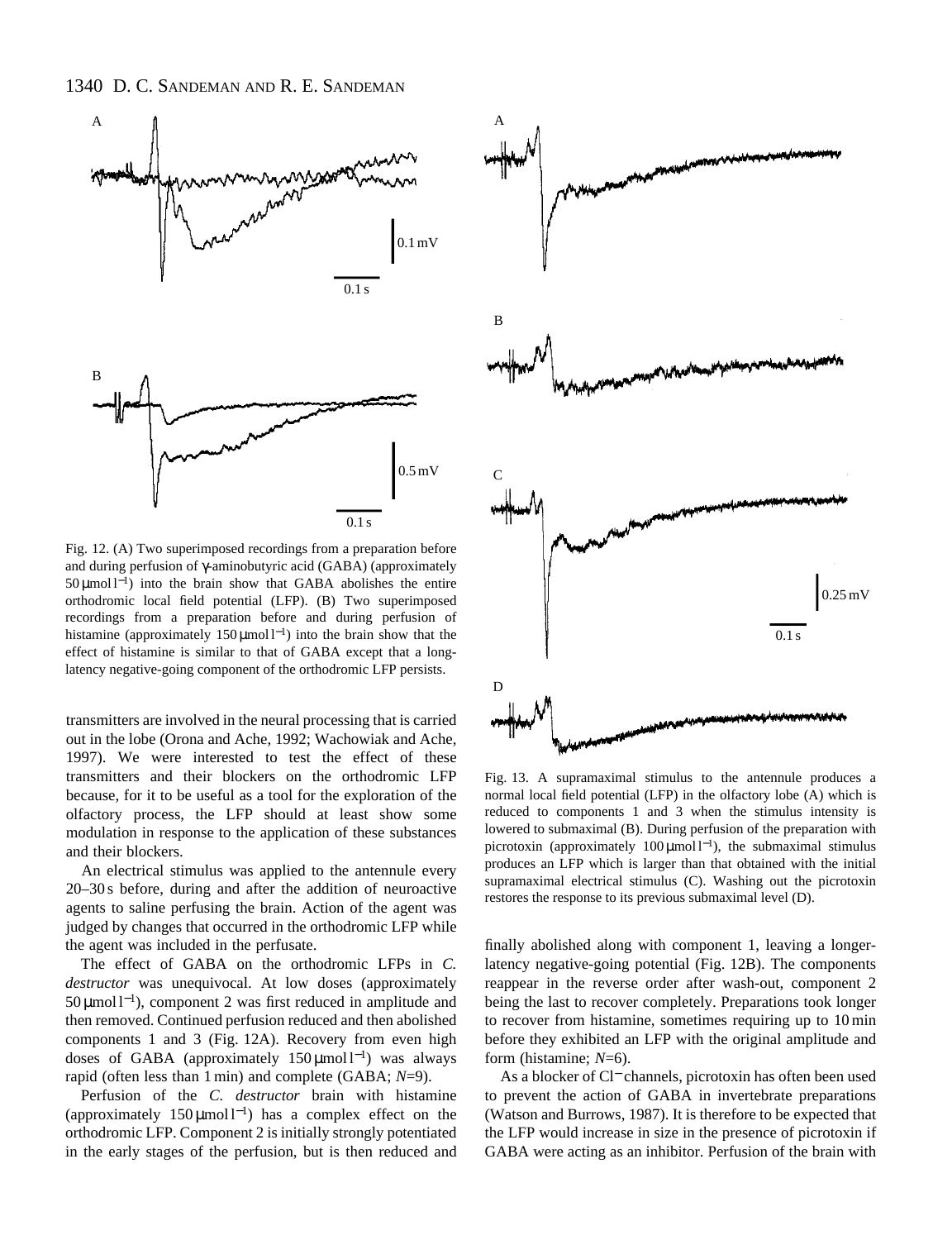



Fig. 14. Simultaneous recordings from a type III olfactory neurone (upper trace in each pair) and local field potentials (LFPs) from the olfactory lobe (lower trace in each pair) during the application of picrotoxin (approximately  $100 \mu$ mol l<sup>-1</sup>) to the brain. (A) The membrane potential oscillations and action potentials are synchronised with the continuous oscillatory field potentials. (B) During wash-out, the field potentials are damped out, but they appear again for several cycles after electrical stimulation of the antennule. Oscillation persists in the olfactory neurone. (C) After washing the picrotoxin out of the brain, the oscillations are no longer continuous, but small oscillations can still be detected over short periods in both the extracellular and intracellular recordings.

picrotoxin (approximately  $100 \mu$ mol l<sup>-1</sup>) enhances the LFP so that a normally submaximal stimulus delivered to the antennule will produce an LFP that is sometimes even larger than can be evoked with supramaximal electrical stimulation (Fig. 13A–D).

Small, low-frequency oscillations of approximately 1–1.3 Hz were often seen in extracellular recordings from the olfactory lobe. These were seldom maintained for more than a few cycles and did not appear to be related to the antennular stimulus. Perfusion of the brain with picrotoxin resulted in these oscillations appearing in a continuous train in the extracellular recording and also as a synchronous membrane oscillation or action potential, in the type III olfactory neurones (Fig. 14A). The oscillations were not modulated by antennular stimulation except during wash-out with normal saline, when several oscillations followed a stimulus and then died away (Fig. 14B). After washing out the picrotoxin, the continuous oscillations ceased and the activity reverted to periods of relative quiet interspersed with a few small oscillations (Fig. 14C).

Faster oscillations of approximately 14 Hz were sometimes seen superimposed on component 3 of the LFP in preparations

Fig. 15. A series of local field potentials (LFPs) evoked by stimulating the antennule at increasing intensity, from the top trace down, in a preparation that had been treated with picrotoxin (approximately  $100 \mu \text{mol}^{-1}$ ) and then flushed with normal saline. Oscillations are most pronounced at submaximal stimulus intensities (third and fourth traces from the top).

that had previously been treated with picrotoxin and to some extent in those that had not. These oscillations were more clearly expressed when the stimulus to the antennule was submaximal (Fig. 15) (picrotoxin; *N*=18).

Cimetidine blocks some histamine receptors and, if histamine is acting as an inhibitor in the crayfish olfactory lobe, then the application of cimetidine would be expected to enhance orthodromic LFPs by blocking the histamine inhibition. Perfusion of cimetidine (approximately  $30 \mu$ mol l<sup>-1</sup>) was followed by an increase in the amplitude of components 2 and 3 of orthodromic LFPs in very much the same way that was found for GABA, but cimetidine did not lead to increased activity or oscillations in the olfactory lobe (cimetidine; *N*=8).

## **Discussion**

#### *Orthodromic and antidromic local field potentials*

The orthodromic LFP stems from neural elements in the olfactory lobe that are driven by the axons of the olfactory receptor neurones because it can be recorded only across the glomerular layer of the olfactory lobe and only after stimulating the external flagellum of the antennule ipsilateral to the olfactory lobe from which the recording is being made. Also, the latency of the response is such as to involve only axons that conduct very slowly (approximately  $0.16 \text{ m s}^{-1}$ ), such as those known to project exclusively to the olfactory lobe from the olfactory receptor neurones (Sandeman and Denburg, 1976; Sandeman and Sandeman, 1994).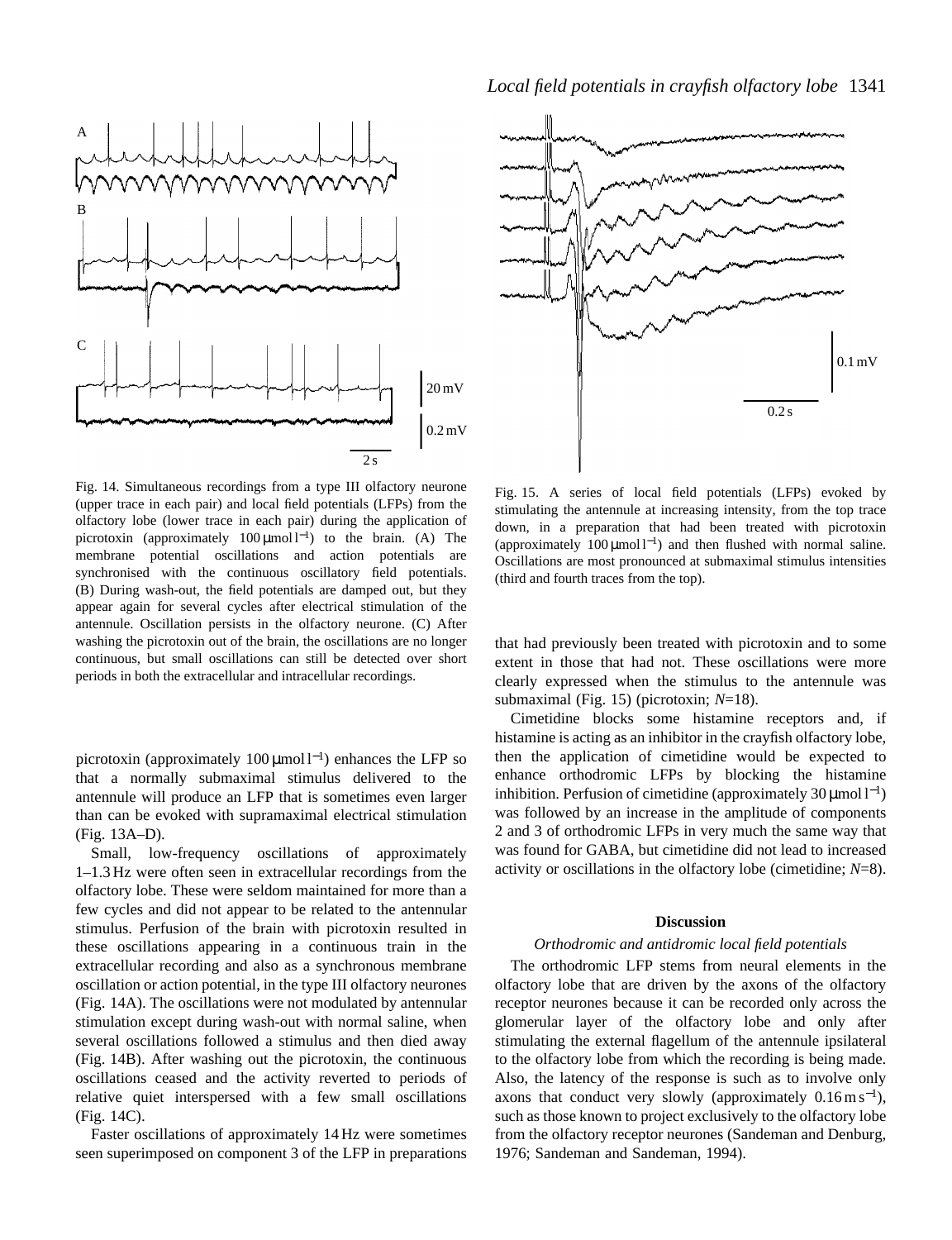## 1342 D. C. SANDEMAN AND R. E. SANDEMAN

Orthodromic LFPs could include the activity of olfactory afferents which penetrate the entire length of the glomerular columns, local interneurones (cell bodies in cluster 9) that project across the glomerular caps, projection neurones (cell bodies in cluster 10) that project through the glomerular columns and large olfactory interneurones (cell bodies in cluster 11), some of which are serotonergic.

The gradual increase in amplitude of all components of the orthodromic LFP, when the stimulus to the antennule is graded in intensity, suggests that we are recording the summed activity of a large number of neurones. If any large elements (e.g. the dorsal giant or large olfactory neurones) are active, their individual signals must be submerged in the summed response because we seldom saw single action potentials of the large olfactory interneurones represented in the LFP recording, and on the few occasions that these did appear, they were only just visible above the general activity of the extracellular recordings.

Perfusion of the brain with low- $[Ca^{2+}]$  saline decreases the ongoing spontaneous level of activity in the olfactory lobe and abolishes all but component 1 of orthodromic LFPs. Having the shortest latency of all components and being insensitive to low- $[Ca^{2+}]$  saline is indicative of a part of the system unaffected by failure of synaptic transmission. Our suggestion is, therefore, that component 1, or at least that part of it remaining in the presence of low- $[Ca^{2+}]$  saline, represents the activity of olfactory afferents.

Component 2 of orthodromic LFPs develops later than either components 1 or 3 and reaches its full size over a relatively small increment of stimulus intensity. It also has the largest amplitude of all components. Both these features suggest a large population of neurones that have very similar response latencies. Component 2 of the LFP coincides with the initial excitatory burst of the large type III olfactory interneurone. In lobsters (*P. argus*), three out of four types of local interneurones respond to electrical stimulation of the antennule with an initial burst followed by no, or a small, hyperpolarization. The fourth type responds with an initial burst and a much longer (1 s) hyperpolarization (Wachowiak *et al.* 1997). The projection neurones of spiny lobsters (*P. argus*), however, are fairly uniform in their production of an initial burst followed by a hyperpolarization lasting for 1–3 s (Wachowiak and Ache, 1994). Component 2 of the LFP in the crayfish *C. destructor* therefore probably reflects activity of both local and projection neurones, which could explain its fractionation into subcomponents during recovery from blocking with low- $[Ca^{2+}]$  saline and during the application of histamine.

Component 3 of orthodromic LFPs has a low threshold and the longest duration. It is characterised by a general decrease in the extracellular activity recorded in the olfactory lobe and its termination is accompanied by a rebound of this activity. Component 3 coincides with the cessation of action potential activity in the type III interneurones and matches the hyperpolarising phases of the lobster local and projection neurones. Component 3 appears to reflect global and relatively long-lasting inhibition in the olfactory lobe.

In general terms, there seems to be a good overall correlation between the components of the crayfish LFP and the responses of local interneurones and projection neurones to electrical stimulation of the antennules in spiny lobsters, (Wachowiak and Ache, 1994; Wachowiak *et al.* 1997), insects (Christensen *et al.* 1993) and even salamanders (Christensen *et al.* 1996). It is becoming increasingly apparent that animal olfactory systems share many common design features (Hildebrand and Shepherd, 1997).

Antidromic LFPs are relatively small and uninflected, follow repetitive stimulation at high frequencies and are little affected by the application of low- $[Ca^{2+}]$  saline. The time delay between the stimulus and the appearance of an LFP in the olfactory lobe suggests that it is being carried in axons with diameters of less than 1 µm with conduction velocities of 0.15–0.25 m s<sup>-1</sup> and that the olfactory globular tract is the only tract between the protocerebral tract and the olfactory lobe that contains axons with such small diameters. A synaptic pathway could introduce conduction delays, but is excluded by the insensitivity of the greater part of antidromic LFPs to low-  $[Ca^{2+}]$  saline and repetitive stimulation. The greater part of the antidromic LFP, therefore, is most likely to be the summed action potentials in the axons of the projection neurones. The reduction of the antidromic LFP in the presence of GABA and histamine nevertheless signifies a synaptic involvement, perhaps associated with a recurrent inhibition operating *via* the projection neurones (see below).

## *Inhibition the olfactory lobe*

Inhibition plays an important role in olfactory systems of both vertebrates and invertebrates (Shipley and Ennis, 1996; Waldrop *et al.* 1987; Christensen *et al.* 1993). A model of dual inhibition has been proposed for the olfactory lobe of spiny lobsters in which an early GABA inhibition is addressed, perhaps presynaptically, to the afferent input, followed by a later and long-lasting histamine inhibition which is addressed to the projection neurones (Wachowiak and Ache, 1997). The modulation of the LFP in the *C. destructor* olfactory lobe produced by perfusing the brain with GABA and histamine could be explained by such a model. GABA abolishes the entire LFP, including the initial positive-going component 1 that we assume comes from activity in the afferent terminals. Presynaptically applied inhibition at the top of the column, where the labelling to GABA is most intense, could remove this signal as well as any postsynaptic activity. Picrotoxin, in contrast, potentiates the LFP to such an extent that a submaximal stimulus to the antennule will result in a response that is larger than that produced by a supramaximal electrical stimulus, presumably by blocking the normally present depression of the afferent input by GABA. Histamine has a compound effect on the crayfish brain, and most of the LFP is removed after perfusion, suggesting that histaminergic neurones are also addressed to the afferents. A late negativegoing component of the LFP persists, however, so that not all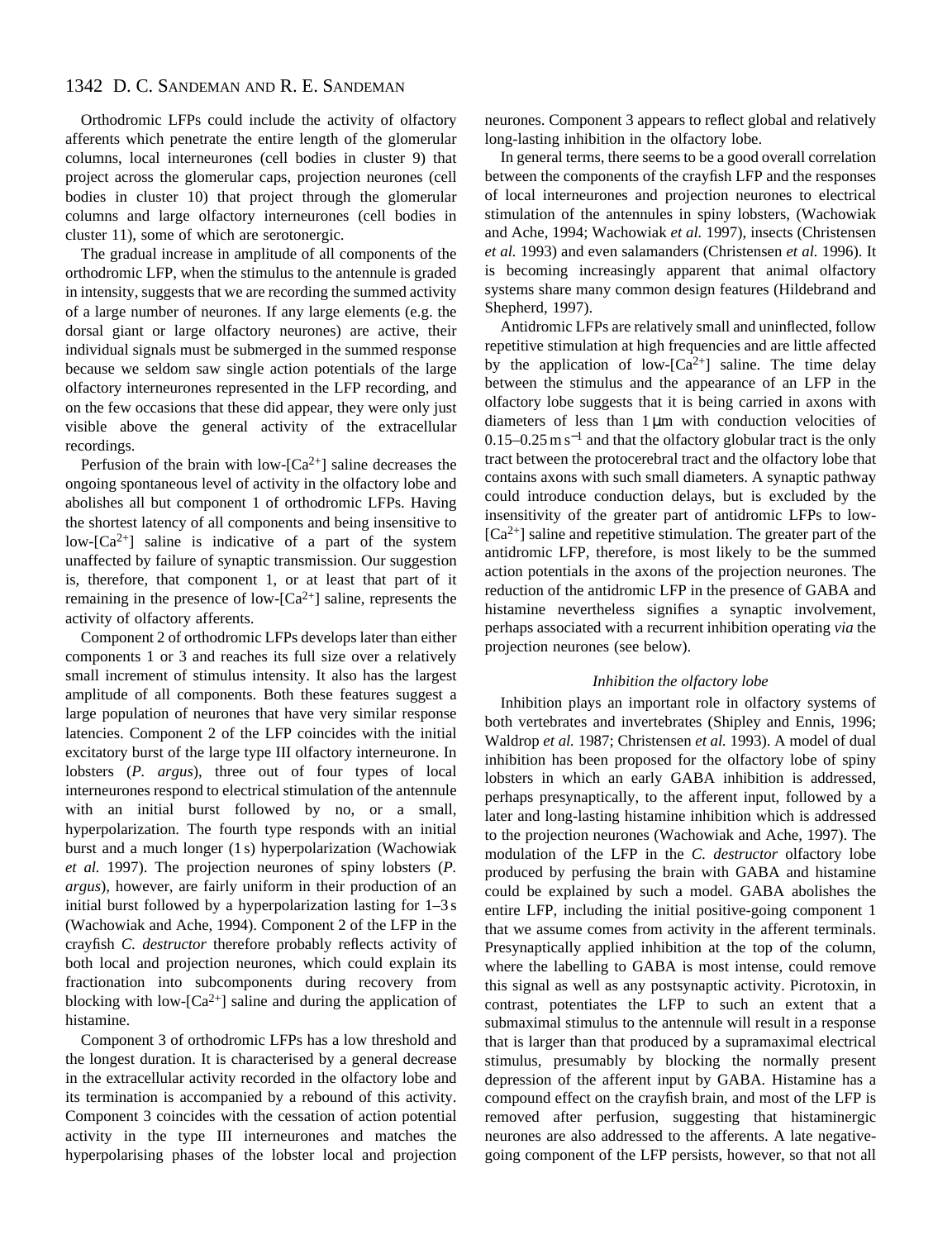afferent inputs to deeper layers of the lobe are blocked. Cimetidine enhances the LFP.

Our demonstration that antidromic stimulation of the projection neurones can block a significant proportion of the orthodromic LFP identifies the possibility of a new and unexpected inhibitory pathway operating *via* the output neurones of the olfactory lobe. The block affects component 2 of the LFP, which we identify above as the activity of the local and projection neurones. Simple collision between orthodromically and antidromically travelling action potentials in the axons of the projection neurones is not likely to be responsible because the delay between the last antidromic stimulus and the orthodromic stimulus can be as much as 250 ms.

We offer the alternative explanation that antidromically travelling action potentials in the projection neurones access a recurrent inhibitory pathway normally activated by the orthodromic passage of projection neurone action potentials leaving the olfactory lobe. The olfactory globular tract neuropile and the 5HT-IR dorsal giant neurone make interesting candidates for such a recurrent pathway. The olfactory globular tract neuropile is incorporated into the tract, close to the point where it leaves the olfactory lobe. Ultrastructural studies of this neuropile have shown elements that make synaptic contact with the 5HT-IR dorsal giant neurone, which branches widely within the olfactory lobe (Sandeman *et al.* 1995*b*), and serotonin can exert an inhibitory effect in crayfish central nervous systems (Glanzman and Krasne, 1983; Krasne *et al.* 1997; Yeh *et al.* 1997). The effect of serotonin on the LFP is still to be tested.

## *Oscillations*

Oscillatory potentials have been reported in many olfactory systems (Gelperin *et al.* 1996) and have been modulated or induced by exposing olfactory receptors to odorants in many animals (vertebrates, Baumgarten *et al.* 1962; Beuerman, 1977; molluscs, Gelperin and Tank, 1990; Delaney *et al.* 1994; insects, Laurent and Davidowitz, 1994; Laurent and Naraghi, 1994). Such oscillations have attracted considerable attention because they could be part of the inner neuronal representation of odours detected by the receptor cells (Laurent, 1996; Wehr and Laurent, 1996).

The slow oscillatory potentials that accompany perfusion of the brain of *C. destructor* with picrotoxin do not yet qualify as a functional part of the olfactory process and may be a result of the removal of widespread inhibition. Systems containing strong negative feedback loops have the propensity to oscillate, particularly if their gains are altered (Laurent, 1996). Nevertheless, interneurones in the hemi-ellipsoid bodies of crayfish, on which the projection neurones terminate, generate regular bursts of action potentials with a repeat frequency of 0.5–1.0 Hz, and some of these neurones respond in a complex fashion to both electrical and odorant stimulation of the antennules (Mellon *et al.* 1992*a*,*b*; Mellon and Alones, 1997). The membrane potential of some local interneurones in the spiny lobster also fluctuates spontaneously at approximately 2 Hz (Wachowiak *et al.* 1997).

Oscillatory behaviour is, therefore, an inherent property of the crustacean olfactory system, and its appearance in the local field potentials described here is another confirmation that field potentials are a reliable manifestation of the activity of central olfactory neurones.

This study was supported by the Australian Research Council.

## **References**

- ACHE, B. W. (1991). Phylogeny of smell and taste. In *Smell and Taste in Health and Disease* (ed. T. V. Getchell, L. M. Bartoshuk, R. L. Doty and J. B. Snow Jr), pp. 3–18. New York: Raven Press.
- ANDRES, K. H. (1970). Anatomy and ultrastructure of the olfactory bulb in fish, Amphibia, reptiles, birds and mammals. In *Taste and Smell in Vertebrates* (ed. G. E. W. Wolstenholme and J. Knight), pp. 177–196. London: Churchill.
- BAUMGARTEN, R. VON, GREEN, J. D. AND MANCIA, M. (1962). Slow waves in the olfactory bulb and their relation to unitary discharges. *Electroenceph. clin. Neurophysiol.* **14**, 621–634.
- BEUERMAN, R. W. (1977). Slow potentials in the turtle olfactory bulb in response to odor stimulation of the nose and electrical stimulation of the olfactory nerve. *Brain Research* **128**, 429–445.
- DELANEY, K. R., GELPERIN, A., FEE, M. S., FLORES, J. A., GERVAIS, R., TANK, D. W. AND KLEINFELD, D. (1994). Waves and stimulusmodulated dynamics in an oscillating olfactory network. *Proc. Natn. Acad. Sci. USA* **91**, 669–674.
- CHRISTENSEN, T. A., HEINBOCKEL, T. AND HILDEBRAND, J. G. (1996). Olfactory information processing in the brain: Encoding chemical and temporal features of odors. *J. Neurobiol.* **30**, 82–91.
- CHRISTENSEN, T. A., WALDROP, B. R., HARROW, I. D. AND HILDEBRAND, J. G. (1993). Local interneurons and information processing in the olfactory glomeruli of the moth *Manduca sexta*. *J. comp. Physiol.* A **173**, 385–399.
- GALIK, J. AND CONWAY, C. M. (1997). *Evoked Potentials: Principles and Techniques*. *Kopf Carrier* **48**, 1–5. Tujunga, CA: David Kopf Instruments.
- GELPERIN, A., KLEINFELD, D., DENK, W. AND COOKE, I. R. C. (1996). Oscillations and gaseous oxides in invertebrate olfaction. *J. Neurobiol.* **30**, 110–122.
- GELPERIN, A. AND TANK, D. W. (1990). Odour-modulated collective network oscillations of olfactory interneurons in a terrestrial mollusc. *Nature* **345**, 437–440.
- GLANZMAN, D. L. AND KRASNE, F. B. (1983). Serotonin and octopamine have opposite modulatory effects on the crayfish's lateral giant escape reaction. *J. Neurosci.* **3**, 2263–2269.
- GOMEZ, G. AND ATEMA, J. (1996*a*). Temporal resolution in olfaction: stimulus integration time of lobster chemoreceptor cells. *J. exp. Biol.* **199**, 1771–1779.
- GOMEZ, G. AND ATEMA, J. (1996*b*). Temporal resolution in olfaction. II. Time course of recovery from adaptation in lobster chemoreceptor cells. *J. Neurophysiol.* **76**, 1340–1343.
- HANSTRÖM, B. (1925) The olfactory centers of crustaceans. *J. comp. Neurol.* **38**, 221–250
- HILDEBRAND, J. G. (1995). Analysis of chemical signals by nervous systems. *Proc. natn. Acad. Sci. U.S.A.* **92**, 67–74.
- HILDEBRAND, J. G. AND SHEPHERD, G. M. (1997). Mechanisms for